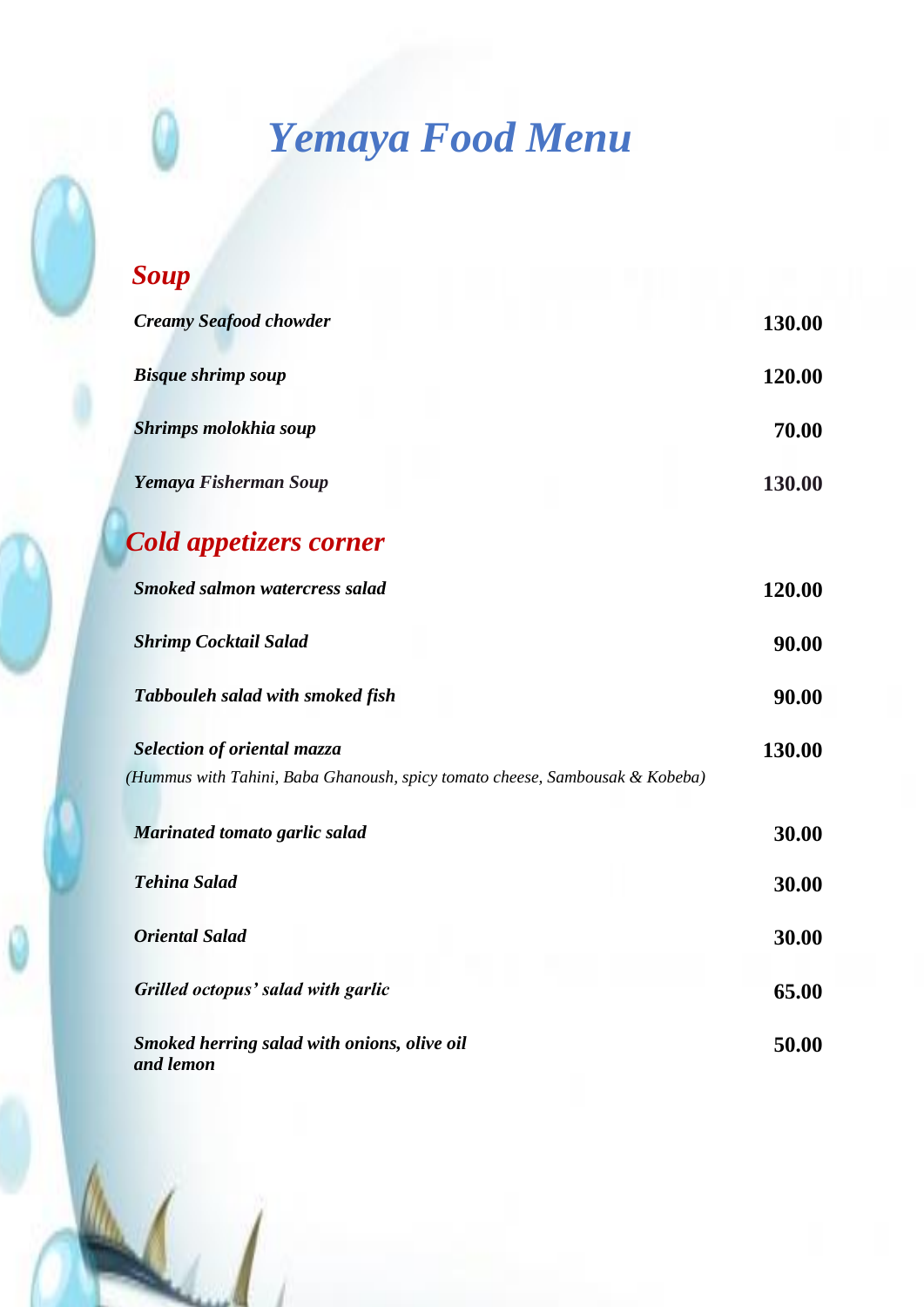#### *Hot appetizers corner*

| Spicy shrimp                                                                          | 100.00        |
|---------------------------------------------------------------------------------------|---------------|
| Hara Lebanese way, served with toasted garlic bread                                   |               |
| Sautéed clams                                                                         | 50.00         |
| Marinated with garlic, lemon and olive oil, served with roasted garlic bread          |               |
| <b>Fried calamari</b>                                                                 | 150.00        |
| Marinated with thyme                                                                  |               |
| <b>Fried shrimp kunafa</b>                                                            | <b>140.00</b> |
| Served with fresh salad sweet chili sauce                                             |               |
| <b>Pasta</b>                                                                          |               |
| Enjoy the taste of rich seafood pasta made with different fish. (Penne or spaghetti.) |               |
| Creamy smoked salmon pasta topped with parmesan cheese                                | 180.00        |
| Creamy Mix seafood topped parmesan cheese                                             | 150.00        |
| Shrimps all 'olio topped parmesan cheese crispy garlic bread                          | 120.00        |
| Catch Of the day                                                                      |               |

# *Catch Of the day*

*Experience the rich catch of the day from the Great Fish Market and tell the chef your favorite cooking method grilled, rad, Fried, Sengary, salt caver.*

#### *Main Dishes*

| <b>Shrimps Curry</b>                                                                   | 140.00 |
|----------------------------------------------------------------------------------------|--------|
| Spicy Indian fresh curry shrimps served with white rice and raita yoghurt dip          |        |
| <b>Fish fillet Tandoori</b>                                                            | 135.00 |
| Baked Tandoori Fresh FISH fillet served with seafood vegetables rice raita yoghurt dip |        |
| Grilled ocean salmon                                                                   | 280.00 |
| Salmon Fillet topped with creamy dill sweet pepper sauce                               |        |
| Stella DI mare grilled mix seafood                                                     | 480.00 |
|                                                                                        |        |

*(Grilled calamari, fish fillet, salmon fillet, fresh shrimps. fresh crabes)*